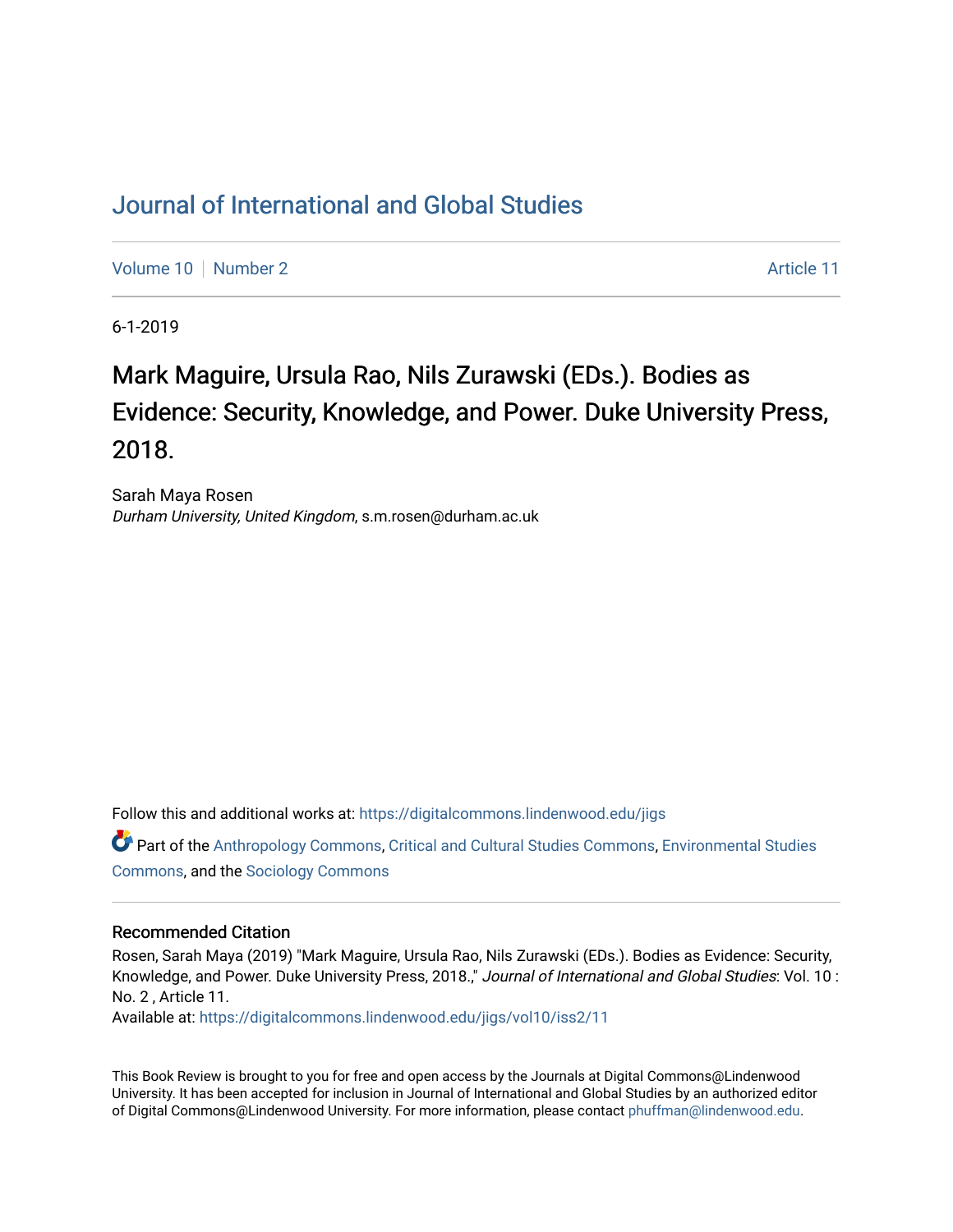## **Mark Maguire, Ursula Rao, Nils Zurawski (EDs.).** *Bodies as Evidence: Security, Knowledge, and Power.* **Duke University Press, 2018.**

*Bodies as Evidence* presents an effective and reflexive analysis of the "contemporary drive to secure individual identities, bodies, borders, and all sorts of boundaries as emergent in the mimetic impulses at the heart of modernity" (Maguire  $\&$  Rao, p. 7). While some chapters explicitly tackle questions regarding the body and others simply incorporate aspects of them, all employ dynamic and interwoven understandings of seemingly disparate concepts. Indeed, evidence here is not "a thing in and of itself," editors Maguire and Rao explain, "but, rather, an expression of broader configurations of power and knowledge" (p. 7). This interplay between overarching influences is echoed throughout the volume, concepts that—as Goldstein and Alonso-Bejarano describe—work in concert to produce the environs in which the need to secure and categorize is emboldened and glorified. These include the nature of positive and negative space archives in Jacobsen and Rao, the contradictory function of paramedics in Jusionyte, the merge of geo- and bio-politics in Goldstein and Alonson-Bejarano, the relationship between national security and state sovereignty that inhabits the 'gray zone' in Feldman, the increasing governmental surveillance and increasing governmental secrecy in Masco, and the "murky semantic space" between terrorism and counterterrorism in Zulaika. In every context, these distinct (and sometimes opposing) ideas run together and illuminate the nuance of contemporary reliance on evidence, bodily and otherwise.

A guiding thread through many chapters is the delineation of tangible and intangible spaces, which naturally emerges from attempts to categorize the physical and social body. The increasing reliance on biometric data as evidence of the legality, deservedness, threat, or legitimacy of an individual necessitates the formation of alternative physical and social boundaries. Those who can be categorized, and those who cannot, modify their behaviors to fit within these new standards, in turn creating an often harmful climate of inclusivity and exclusivity. Those without categorization (or with the wrong categorization) are forced into smaller, insecure spaces and are actively cut off from basic resources such as food, medical care, or asylum. For example, as the definition of the 'vulnerable border' shifts from a tangible place to an intangible concept, the uncategorized are forced into considerable danger by the policies that seek to secure the vulnerable border. This may be through seeking unregulated work, by climbing higher border fences, or by braving treacherous waters. Here we are shown the other side of the evidentiary coin, evidence of these hostile social spaces is reflected in the physical—through the broken bodies of migrants on the shores of Europe and the U.S./Mexico border, or in the remains of victims targeted in political violence. Thus, a cyclical dynamic emerges. The efforts to secure and categorize leads to the damage of bodies which cannot conform. This damage done to the body through the efforts to secure and categorize may then act as evidence of those very efforts.

Each chapter of *Bodies* seeks to elucidate some facet of this dual understanding, and succeeds. Its primary victory, however, is the continued emphasis on reflexivity in a topic that so often shrouds itself in declarations of objectivity. As Maguire writes in his chapter on predictive policing: "It quickly became apparent that…Big Data often means medium data at best, and algorithms depend entirely on the cultural coding that give them their rules" (p. 147). This idea that data or evidence stands entirely apart from enculturated bias or agenda—and can therefore be used without regard to those social influences—is expertly eviscerated in *Bodies* through ethnographic and reflexive analysis. This reflexivity is even directed at the academic analysis of bodily evidence, as M'charek and Robben and Ferrándiz underpin the enormous complexity of collecting adequate forensic evidence in the wake of